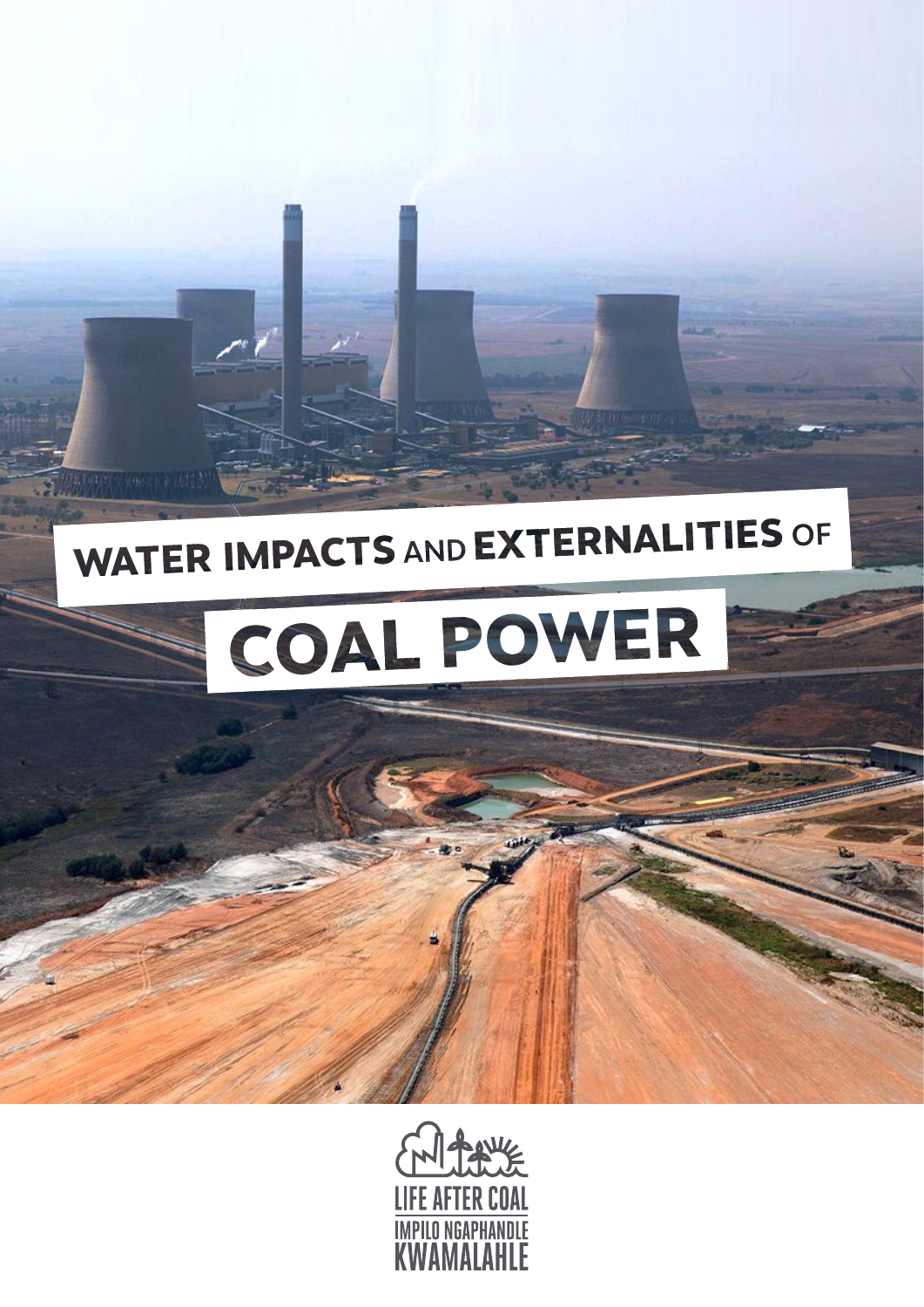# **Externalities in coal mining and coal-power generation**

A negative environmental externality is a cost imposed on the environment and society due to the activities of a polluter; resulting in social, health, environmental degradation and other negative impacts. These costs are not paid for by the polluter. Rather, poor and marginal communities disproportionately carry the burden of these negative impacts. In the case of electricity supply, externalities occur when negative social and environmental impacts are not reflected in the costs of producing electricity or the price paid by electricity customers.<sup>1</sup>

South Africa is still predominantly reliant on coal for electricity generation. Approximately 89% of South Africa's electricity is generated by coal-fired power stations. In the year to end-March 2015 Eskom burnt 122 Mt of thermal coal. Coal-fired power and the electricity sector in general is a major source of externalities. Such externalities arise throughout the life cycle of coal, including the extraction (coal mining and transport), generation and demand stages. The main categories of negative externalities in the electricity sector relate to health, ecosystem impacts, climate change and water.

## **Externalities and the Integrated Resource Plan for Electricity**

Water and energy are inextricably linked. As a consequence both have to be addressed together.2 Energy planning typically fails to

consider both current and future water constraints. On the one hand, water scarcity may impact on the long-term viability of particular energy projects. On the other hand, energy processes impact on water resources and water quality, and constrain the water available for other uses.<sup>3</sup> Particular water-energy nexus challenges in South Africa include water scarcity alongside a strict water allocation regime; the fact that most of our water has been allocated; a predominant reliance on coal-power generation and climate change uncertainties. Thus, understanding the interrelationship between water and energy is imperative in developing sustainable energy systems.

The Draft Integrated Resource Plan for Electricity (Draft IRP), 20164 provides cost estimates for different energy supply options. However, it does not consider and evaluate a range of externalities in general and water-related externalities and impacts in particular. This results in a misrepresentation of the total costs of coal-fired power generation.

## **Greenpeace Africa study**

A comprehensive study commissioned by Greenpeace Africa 5 titled '*The External Cost of Coal-Fired Power Generation: The Case of Kusile'* finds that that externalities of Kusile with respect to water resources range between R0.95- R1.86 per kWh produced (ZAR 2011). Based on the study, Greenpeace Africa recommended that Kusile should be cancelled, there should be no further investments in coal-fired power stations, and Eskom should shift investments towards renewable energy.

|                             | Low estimate<br>for Kusile<br>(R million) | R/kWh<br>(low) | <b>High estimate</b><br>for Kusile<br>(R million) | R/kWh<br>(high) |
|-----------------------------|-------------------------------------------|----------------|---------------------------------------------------|-----------------|
| Climate change (generation) | 3,148                                     | 0.097          | 5,334                                             | 0.165           |
| Climate change (mining)     | 479                                       | 0.015          | 776                                               | 0.024           |
| Water use (generation)      | 21,305                                    | 0.66           | 42,357                                            | 1.311           |
| Water use (mining)          | 5,964                                     | 0.18           | 11,862                                            | 0.37            |
| Water pollution (mining)    | 6.1                                       | 0.0002         | 7.7                                               | 0.0002          |
| <b>Total</b>                | 30,902                                    | 0.95           | 60,337                                            | 1.86            |

#### Summary of estimated annual externality costs relating to water resources for Kusile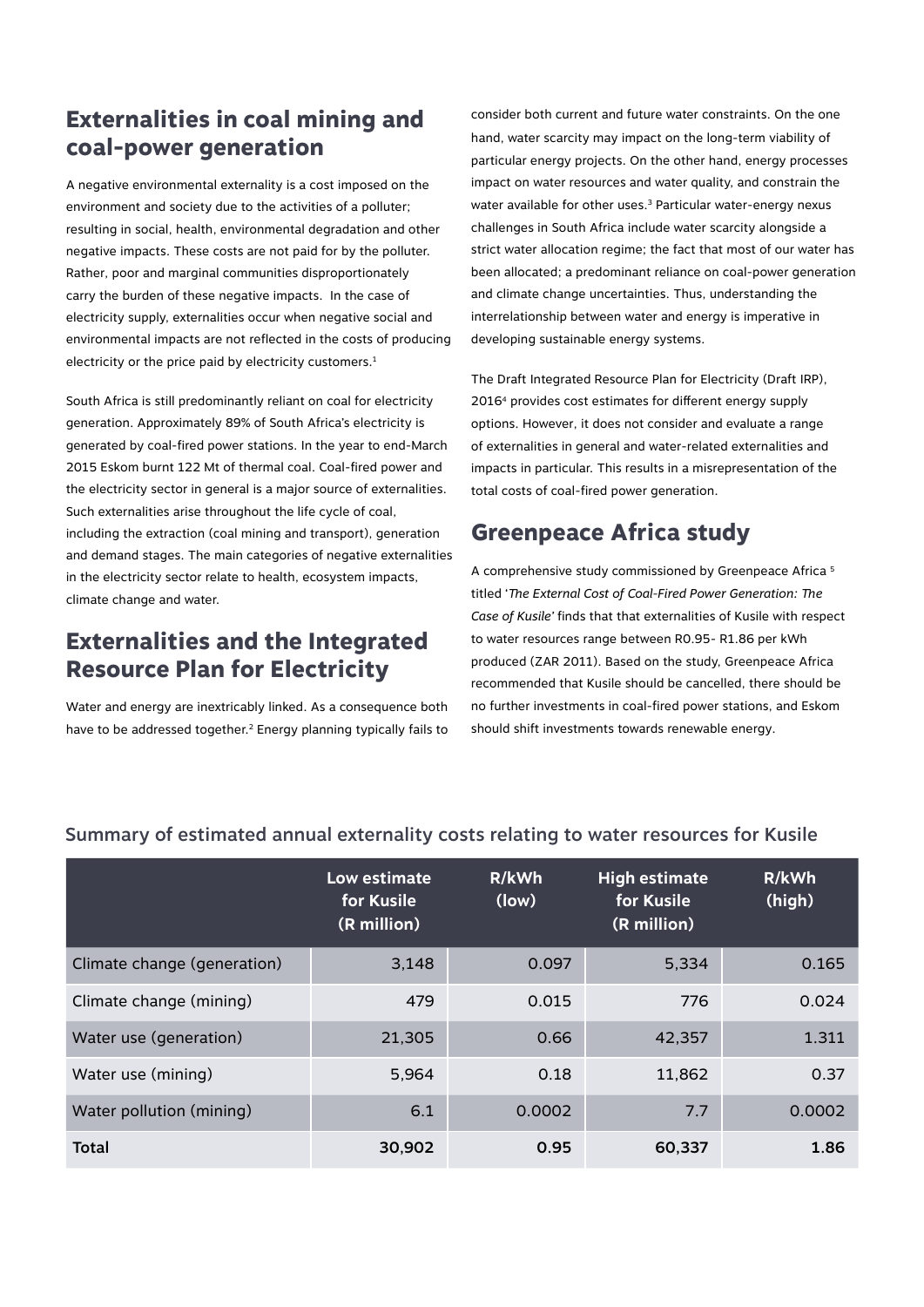# **Water-related impacts and externalities of coal mining and coal power generation**

*There are several key considerations related to water impacts and externalities that are of critical importance to electricity planning. These include water use, treatment costs, water infrastructure costs and the impacts on water resources and water quality of different electricity supply options.* 

# **1. Coal power generation requires significant volumes of water**

Coal mining and power generation consume 3% and 2% of South Africa's water respectively. Although water use for power generation may be relatively small at a national scale, it is far more significant on a regional level. For instance, power generation accounts for 37% of water use in the Upper Olifants, an area that already confronts considerable water-related challenges.

**CONTRACTOR** CONTRACTOR CONTRACTOR

**Water used in coal mining:** Significant volumes of water are used during coal mining; for coal washing, extraction, dust control and evaporation. Approximately 431 litres of water is used per ton of coal produced. The Greenpeace study multiplies this figure by the coal requiements of Kusile (17 million tons), yielding an annual water requirement of **7.4 million cubic meters.** This results in an overall opportunity cost of water used during coal mining for Kusile of between **R6-12 billion each year.** **Water used in coal-power generation:** In 2011 Eskom consumed 327 million mega litres of water. Water usage in coal power generation is dominated by the cooling process. Coal-fired power, with or without Flue Gas Desulfurisation (FGD), consumes far more water than wind, solar photovoltaics and concentrated solar. The Greenpeace study estimates the net marginal revenue and hence opportunity cost for Kusile in relation to other technology options. It finds that using dry cooled coal-fired generation with FGD, instead of concentrated solar power, results in forgone revenue due to water consumption of R0.83 for every kWh of electricity sent out (ZAR 2011). This translates to annual foregone revenue of R26.7 billion due to water use of Kusile compared to concentrated solar power.

#### **Estimated water use in coal mining (in 2016)**

**Totaling 53.8 mcm annually**

**18.4 mcm**

**Extaction**

1 cubic meter = 1000 litres mcm = million cubic meters

**4.8 mcm 4.4** 

> **26.3 mcm**



#### **Estimated water use in coal-power generation**

(Madhlopa, et al., 2013)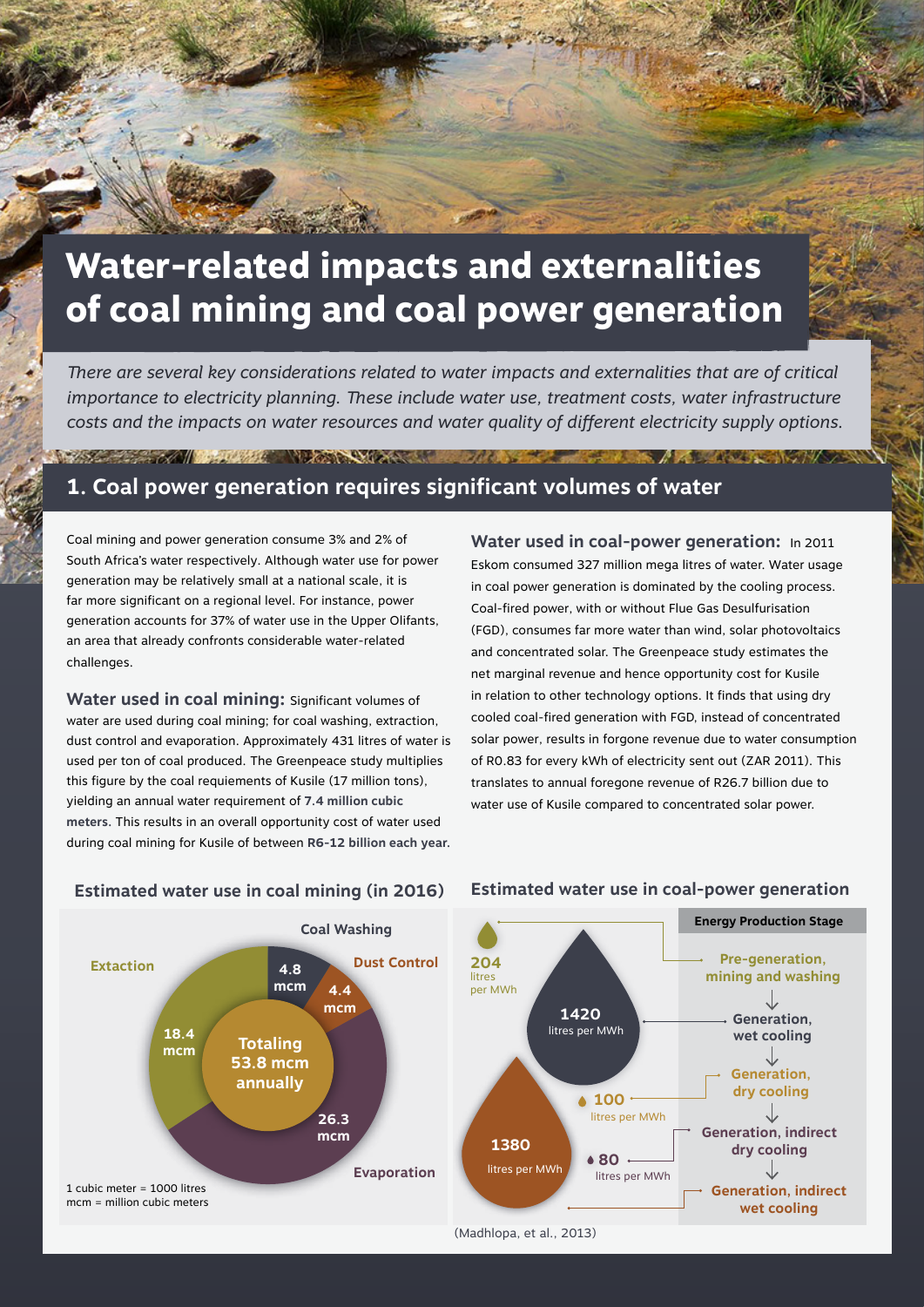# **for various energy technologies**



(Business Enterprises, University of Pretoria. 2011)

#### **2. Water for power generation in South Africa is under-valued Comparison of water consumption**

In 2010 the electricity sector paid far less for water (approximately R3.40 per cubic meter) than the average household (approximately R8 per cubic meter). Such undervaluing of water for power generation results in over-use and creates no incentive to prioritise water-efficient supply options.6 For instance, between 2006 and 2016 Eskom's water consumption per unit of energy has increased from 1.3 litres per kWh to 1.44 litres per kWh. In contrast, valuing water would justify a rapid transition away from coal-based energy to water-efficient renewable energy. This would mean that water currently used for coal-power generation could be better allocated, to other more sustainable uses.

#### **3. Mining and burning coal impacts on our scarce water resources**

Our scarce water resources are impacted throughout the coal life-cycle including direct impacts on water quality during coal mining; impacts of air pollutants on water resources and coal ash contamination of groundwater. However, acid-mine drainage has the most severe impact, polluting our surface and groundwater with acid, salts and metals. This creates considerable negative impacts related to human health, livestock, crop production, and aquatic ecosystems. The Greenpeace study estimates the damage costs of coal mining on our water quality, focusing on sulphate pollution as an indicator of acid mine drainage. It estimates the damage cost imposed on other water users by

Kusile from sulphate pollution to be between **R4.5 million and R7.7 million each year.** This figure would be signficantly more if it considered other pollutants and downstream impacts. Research by Pretorius (2009) suggests that the cost of acid mine drainage could be as high as **0.38/kWh (ZAR 2009).** Notably, South Africa's water security is put under considerable threat when coal mining coincides with our Strategic Water Source Areas. There is a considerable overlap between coal mining and Strategic Water Source Areas in Mpumalanga and Limpopo. For instance, about 45% of the Enkangala Drakensberg water source area overlaps with coal fields in Ermelo, Vryheid, Highveld and Utrecht.

## **4. Historical impacts of coal mining require treatment and associated costs for decades to come**

The cost of treating mine water increases depending on the water quality sought. It is estimated that the capital cost to treat mine water effluent in the Upper Vaal to potable quality would be R528.5 million with a running cost of R55.7 million per year (ZAR 2011), whereas treating to lower irrigation quality would require a capital cost of R68.223 million and running costs of R11.93 million per year. With such costly treatment requirements, it does not make economic sense to continue mining and polluting water resources. It is far more cost-effective to prevent pollution in the first place. Importantly, South Africa has around 5 906 derelict

and ownerless (D&O) mines captured on a database – there are likely significantly more. These create considerable health and safety risks and pollute water resources and agricultural land. It is estimated that the closure of D&0 mines, including longterm treatment of acid-mine drainage, would cost up to R60 billion. In the past decade, the Department of Water Affairs and Forestry has invested only about R120 million to investigate and deal with historical water pollution caused by D&0 mines. The Department of Mineral Resources has spent only around R42 million on rehabilitating five D&O mines. This is a fraction of the amount required.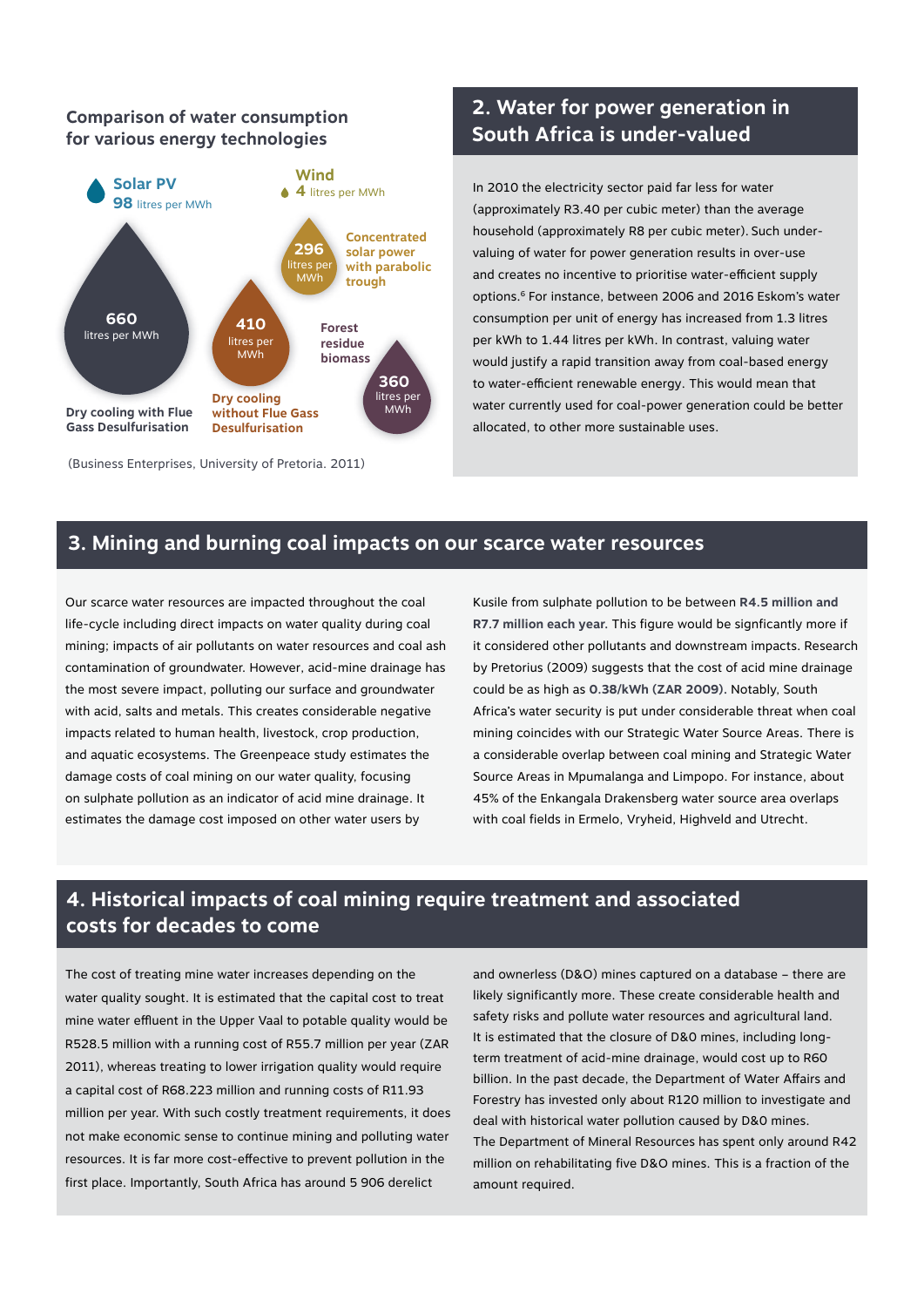#### **5. A decarbonised future uses far less water, costs less and creates more jobs**

Research by the CSIR highlights that a decarbonised energy future would require four times less water, by 2050, than a Base Case that relies heavily on coal and nuclear. 7 A decarbonised future would further cost less and create up to 331 000 jobs in the energy sector by 2050. According to the 'Chamber of Mines Facts and Figures' there were 77 506 people employed in the coal mining sector in 2016. In contrast, research by CSIR highlights that, between 2020 and 2050, wind projects alone could result in the creation of 470 000 direct and 515 000 indirect full-time equivalent jobs in construction and 185 000 direct and 198 000 indirect full-time equivalent jobs in the operation and maintenance phase.

## **6. Coal power disproportionately affects marginalised and poor communities**

Section 27 of our Constitution provides that everyone has the basic human right of access to sufficient and safe water. Yet, it is widely accepted that negative externalities associated with coal-power generation disproportionately affect marginalised and poor communities located around coal mines and power stations. Studies on the health impacts in coal mining communities have found that community members have: 70% greater risk of developing kidney disease; 64% greater risk of developing chronic obstructive pulmonary disease (COPD), such as emphysema; and are 30% more likely to report high blood pressure (hypertension). Further, in light of South Africa's ongoing water crisis and climate change, poor communities are most vulnerable to impacts as they lack finances, skills and technologies to cope with water shortages.

#### **CO2 emissions and water consumption for the different energy-mix scenarios (CSIR, 2017)**